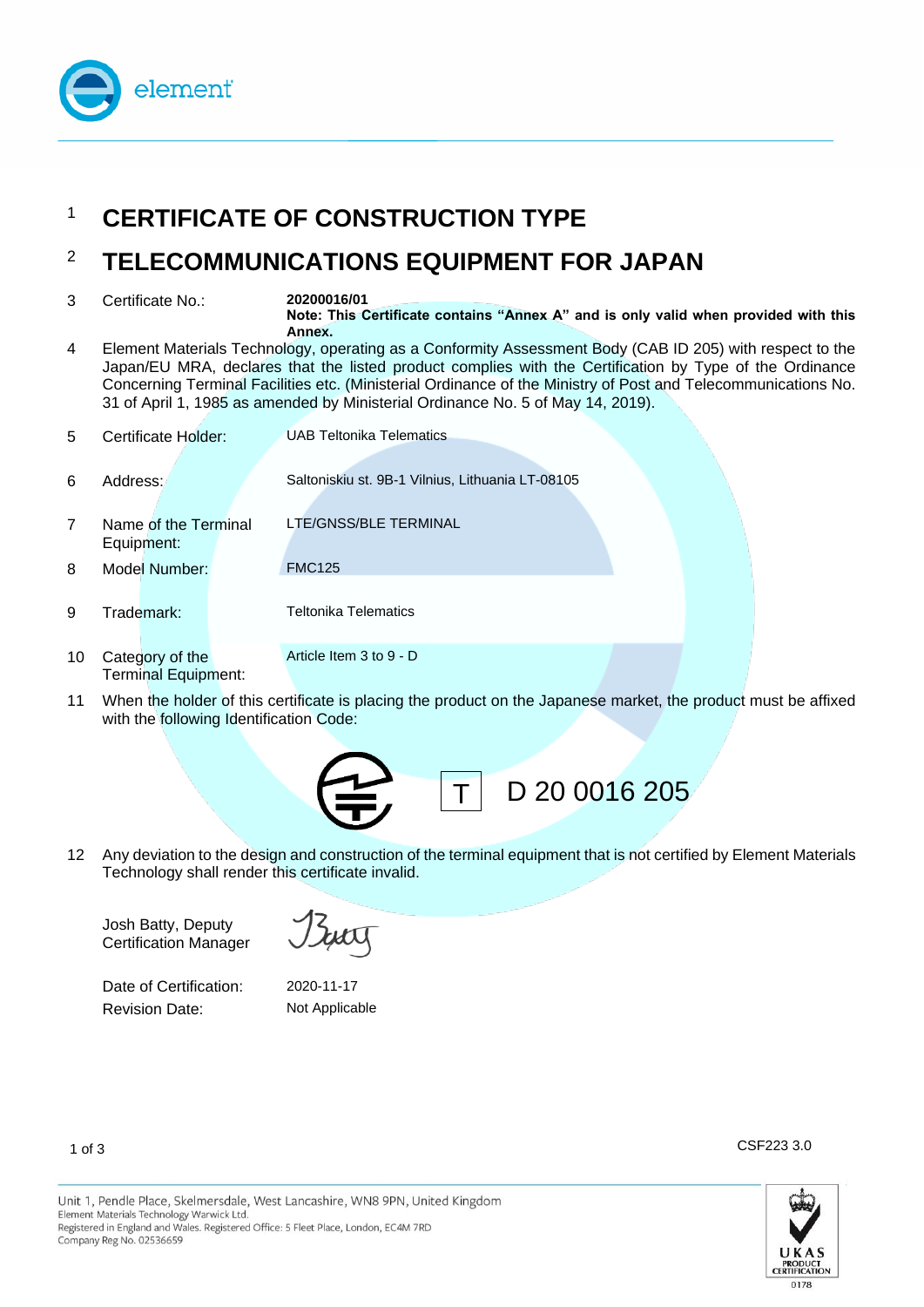#### **ANNEX A - CERTIFICATE OF CONSTRUCTION TYPE (TELECOMMUNICATIONS) Certificate No.: 20200016/01**

#### **13** Technical description Serial Number: Not Applicable Software Version: FMB.Ver.03.25.10

### 14 **Manufacturer details** Manufacturer: UAB Teltonika EMS

Address: Liepkalnio st. 132A Vilnius, Lithuania LT-02121

#### 15 **Test report No. (associated with this certificate issue):** WTS20S09071587W V1

#### 16 **"Restrictions on use", if any:**

None.

17 **Details of revisions to this certificate** None.

#### 18 **Notes to this certificate**

Throughout this certificate, the date format yyyy-mm-dd (year-month-day) is used.

Conformity Assessment Body 205 is the designation for Element Materials Technology Warwick Ltd.

Installed FDD-LTE module certified, model number: EC21-J, certification number: ADF 18 0089 018, certificate number: CSTT180089, issue date: 2018-09-19.